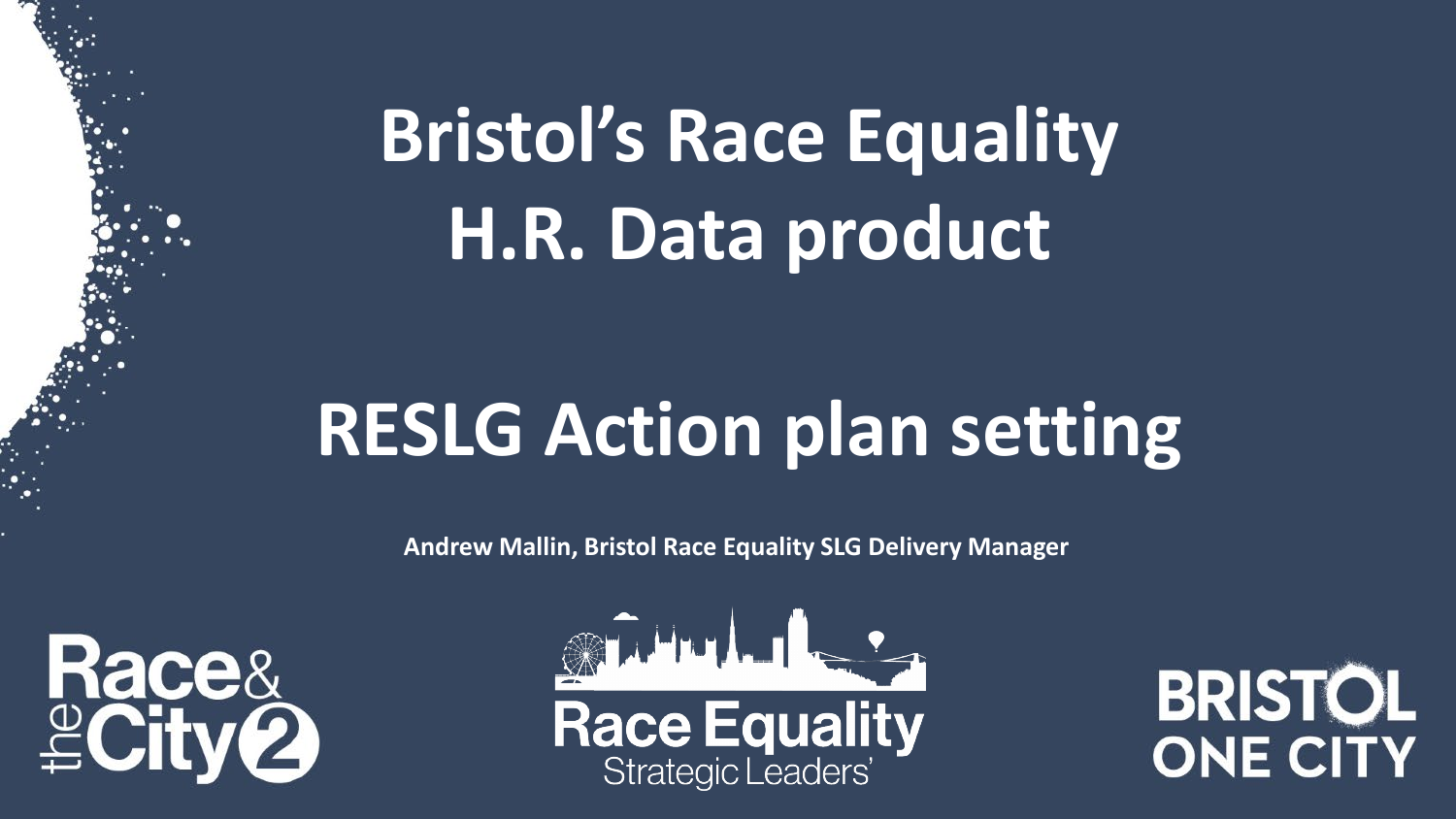### **Today's meeting**

- Focused session for members to discuss and share ideas to help finalise our RESLG action plan to tackle the race data report findings.
- Please share as many ideas as you can through the group chat, during the breakouts (if 1 person from each group can take notes) and also submit any ideas following the meeting too.
- The aim is to sign off the data product today and progress to producing a draft collaborative action plan.





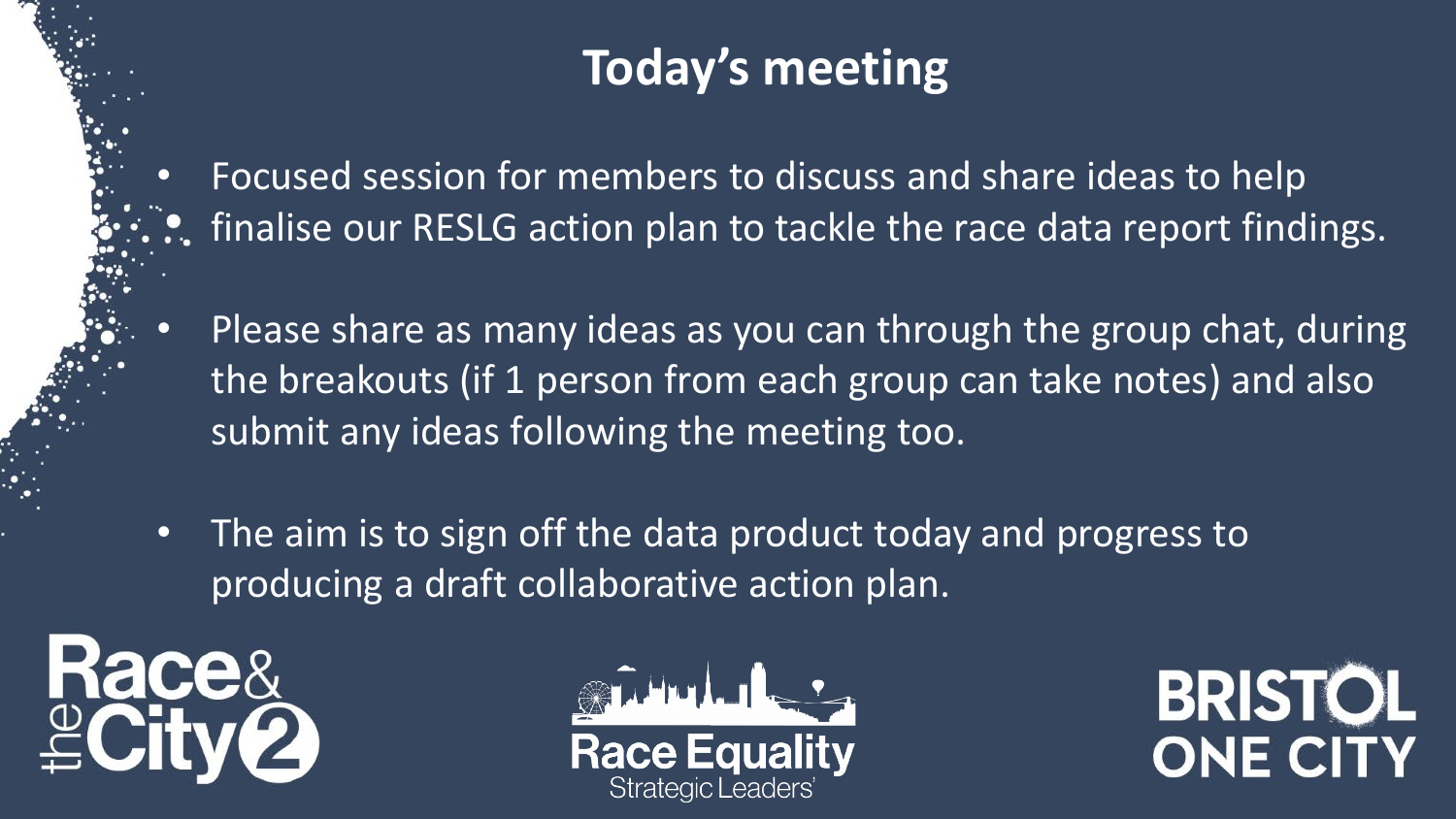### **Considerations for all RESLG members in groups**

- On review of the key findings in these slides / report, please consider key areas you would like to see this group & the H.R. Leaders' group focus collective efforts on.
- Please consider what we could commit to as individual agencies, as well as collective commitments to bring about improvements in the areas identified.
- Consider particular areas for focus, should we set specific targets to aim for and how can your agency play a role in delivering these improvements ?





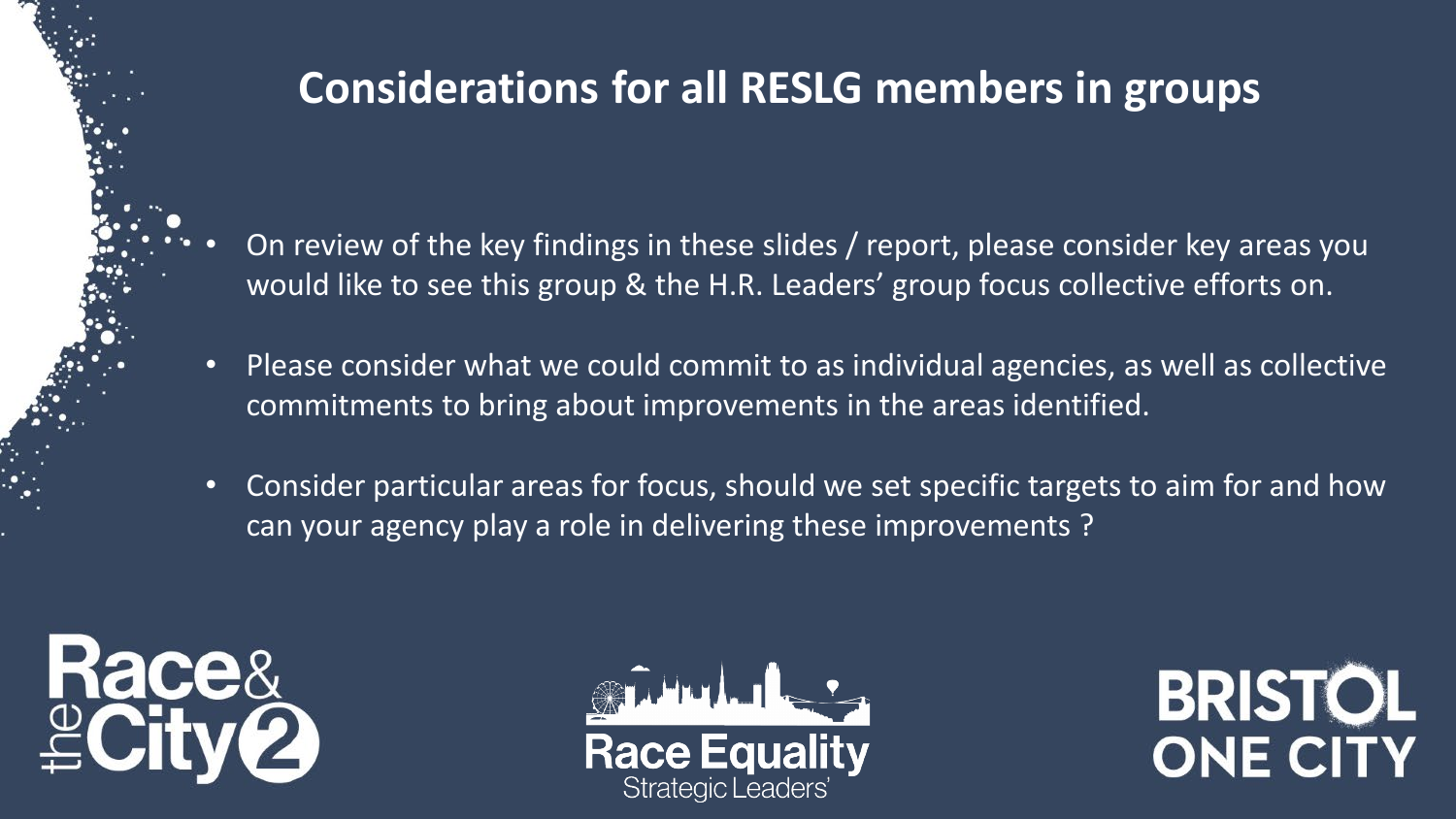### **Report key findings**

• The following **4 key areas** have been identified as the most prevalent areas in terms of disparity, for this group's focus within our new action plan.

- **1) Diversity of our organisations / public sector.**
- **2) Leadership - Board & Executive representation.**
- **3) Addressing inequality in lower to mid pay bands.**
- **4) Monitoring, reporting & delivery of action plan.**
- Individual breakout rooms set up to discuss each of these areas.





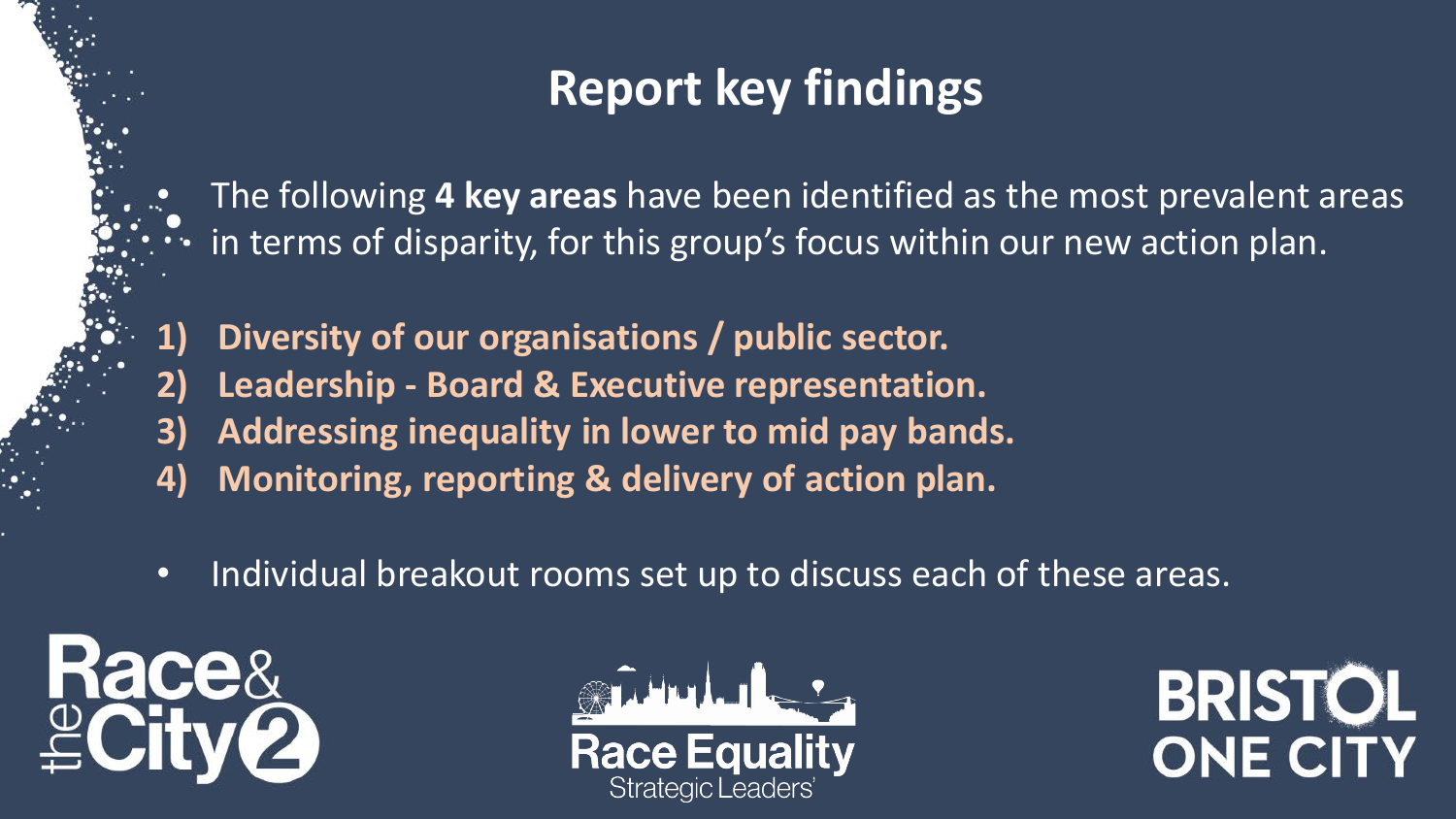## **Diversity of our organisations / public sector**

## **Breakout group 1**





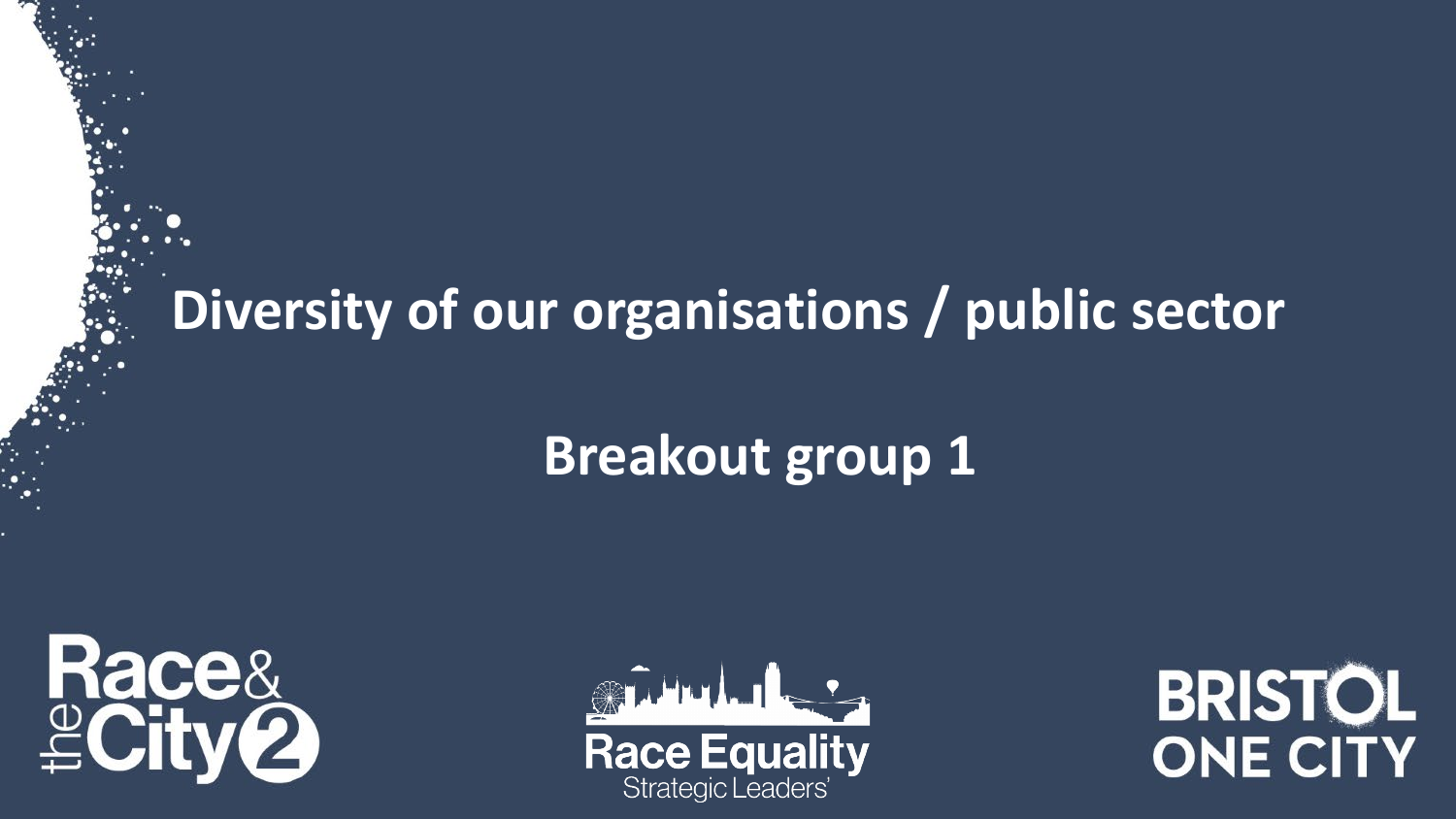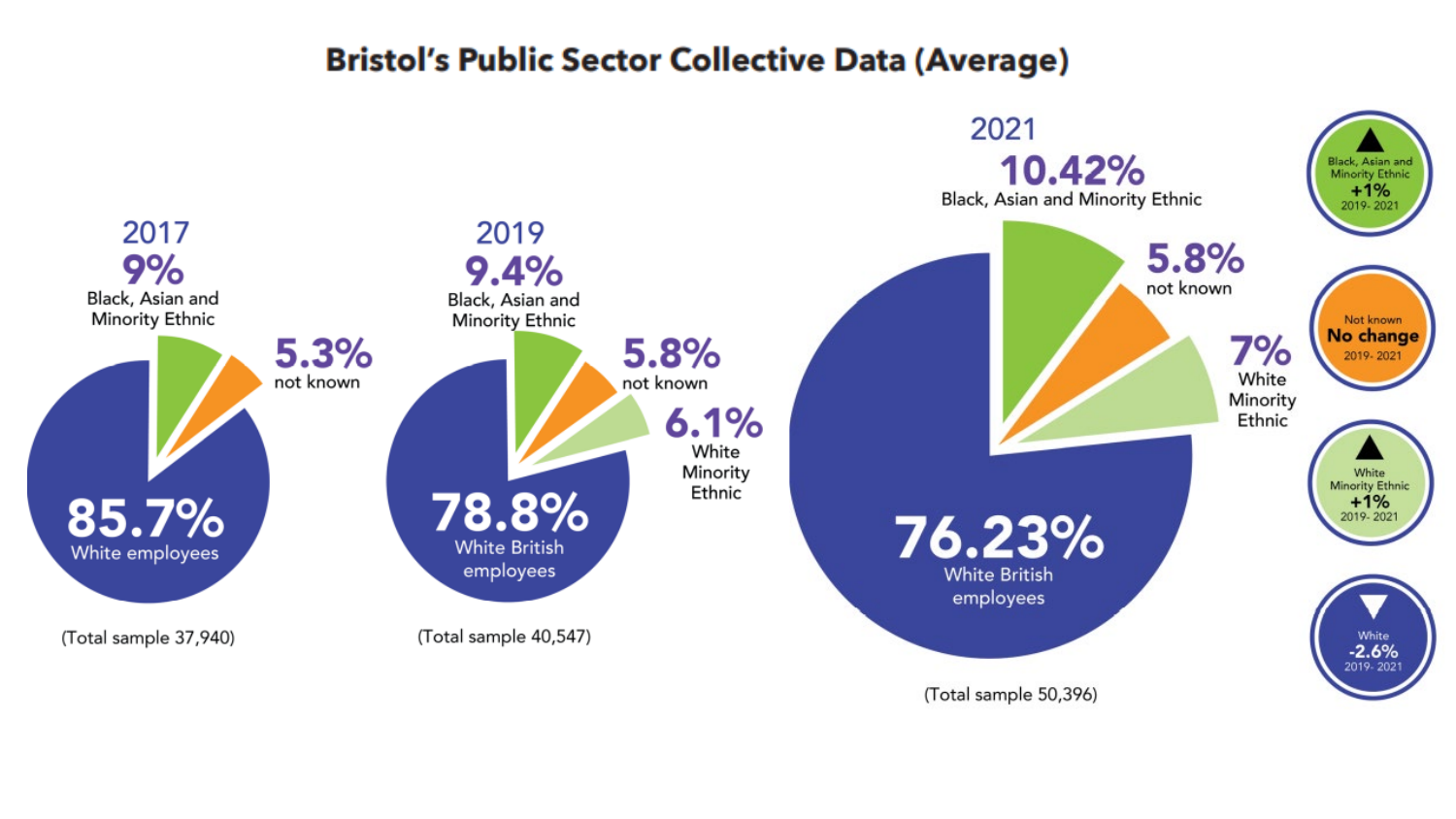### Bristol's public sector cumulative ethnicity data trends

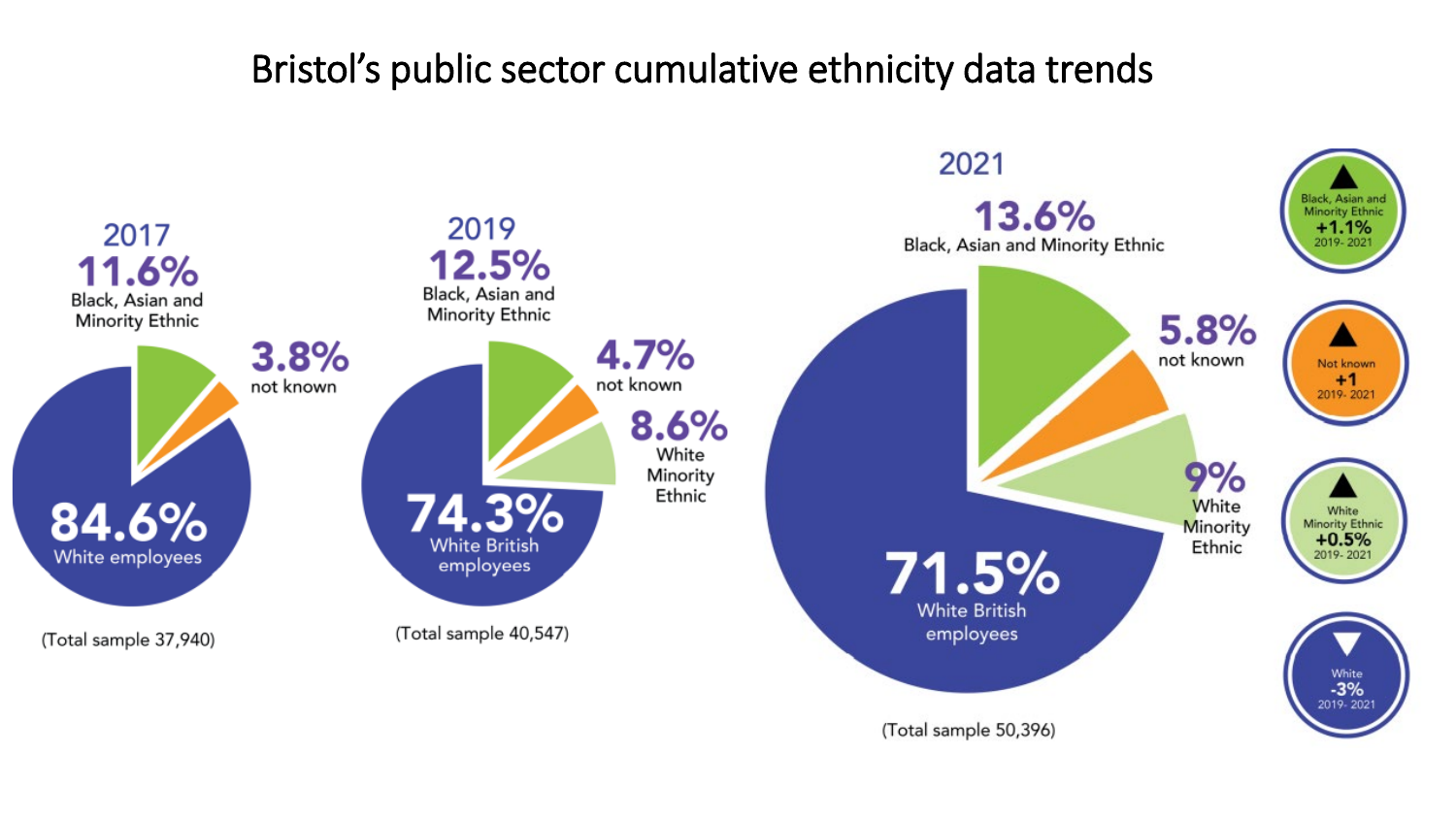#### **Public sector agency trends / performance change – from 2019 to 2021**

#### Black, Asian and Minority Ethnic staff data findings

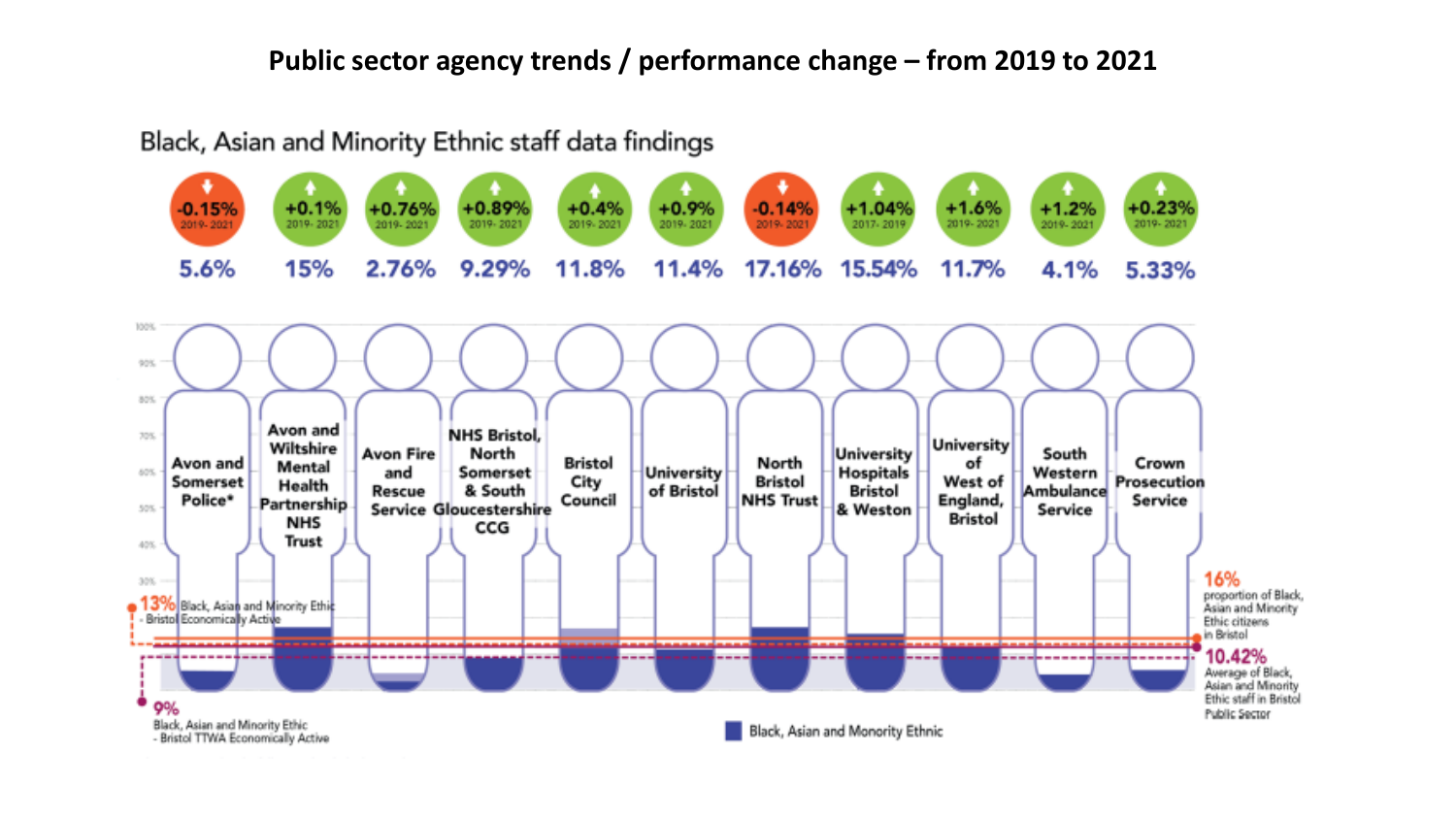**Black, Asian and Minority ethnic representation in our agencies - key findings** 

**The average agency % of Black, Asian, Minority ethnic staff in public sector agencies involved in v1 and v2 has further increased by 1% since 2019 (v2) now = 10.42%**

**The total cumulative %** of all Black, Asian, Minority ethnic staff in public sector agencies involved in v1 and 2 **has increased by 1.1% since 2019 (v2) now = 13.6%**

**Despite the above increases of 1% since 2019 this still leaves us significantly below the population of Bristol totals (of 16% at last Census and expected to rise significantly further in latest Census).**

**Highest** agency % of Black, Asian and Minority ethnic staff = **17.16% Lowest = 2.76%**

**9 / 11 public sector agencies showed improvements in % representation** of Black, Asian and Minority ethnic staff in their organisations **since version 2 (2019)** - only 6 / 11 improved between 2017 & 2019 .<br> **CCCC** 2 **19 Allent CCCC** 

**BRISTOL** 

ONE CITY

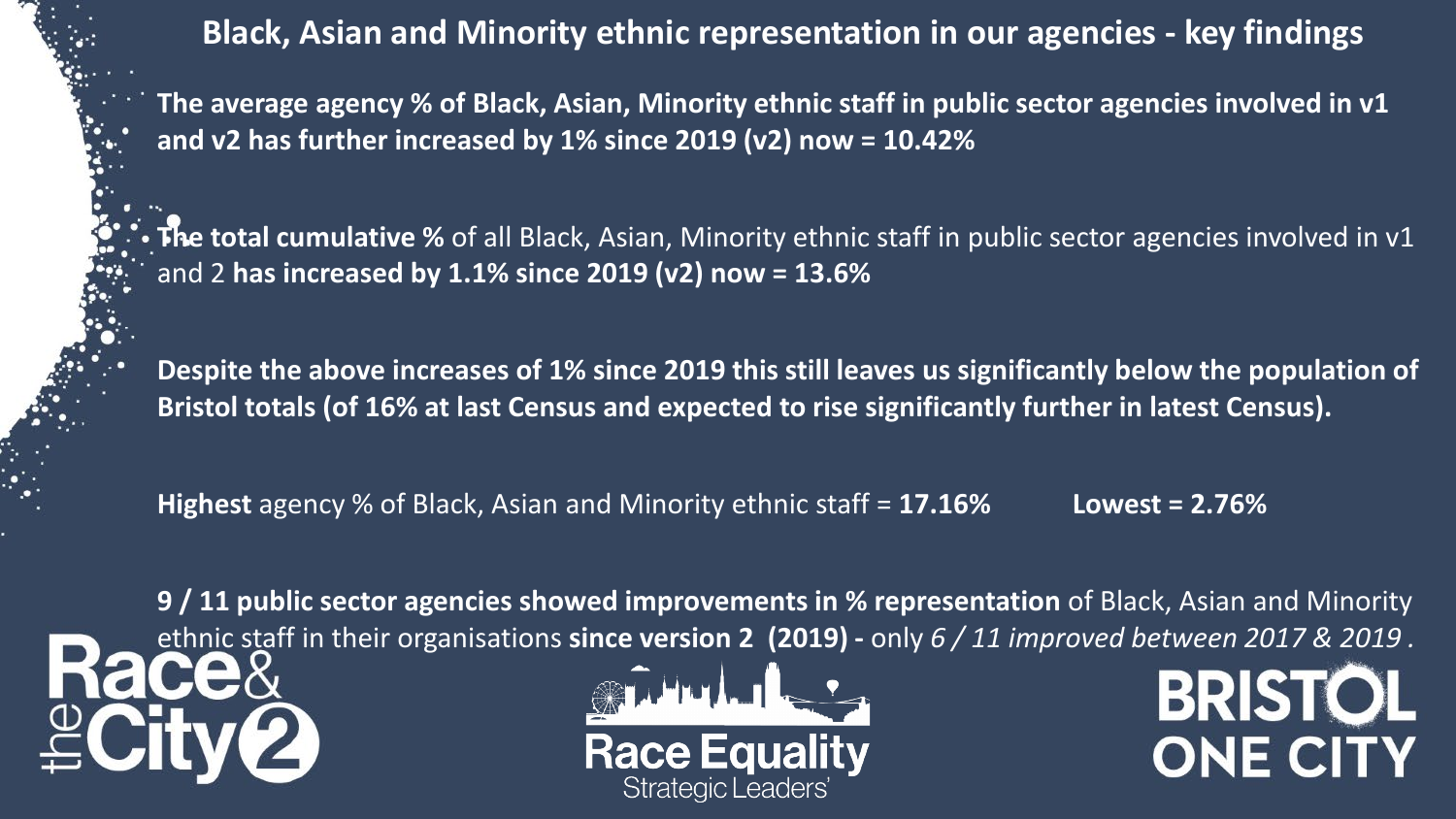### **Breakout group 1 – considerations**

• Please discuss suggested action plan priorities, targets & ideas to help towards achieving greater diversity of ethnicity across our public sector, to share back to the meeting ?

• How, as a group can we help to close the gap between our most ethnically diverse public sector agency (17.16% BAME staff) and our least diverse (2.76%)? How can we deliver progression across the sector?

• During this report 9/11 of our public sector partners evidenced greater diversity across their organisations between 2019 and 2021. Can we collectively commit to achieving individual increases in Black, Asian and Minority ethnic staff between 2021 and the next publication in 2023 with a target?

• How can this group and the H.R. Leaders group both contribute towards driving the improvements?





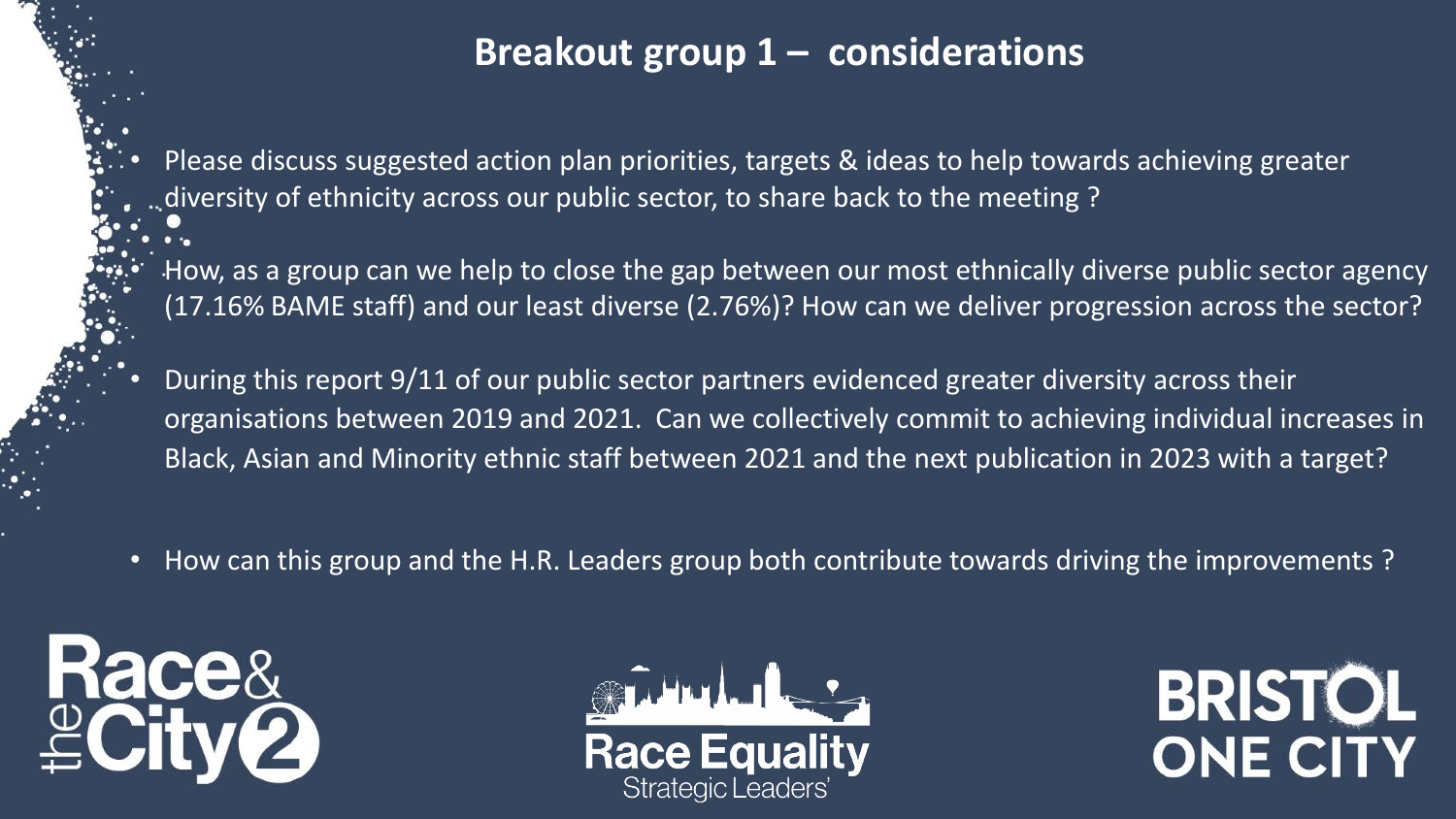### **Leadership, Board & Executive representation**

## **Breakout group 2**





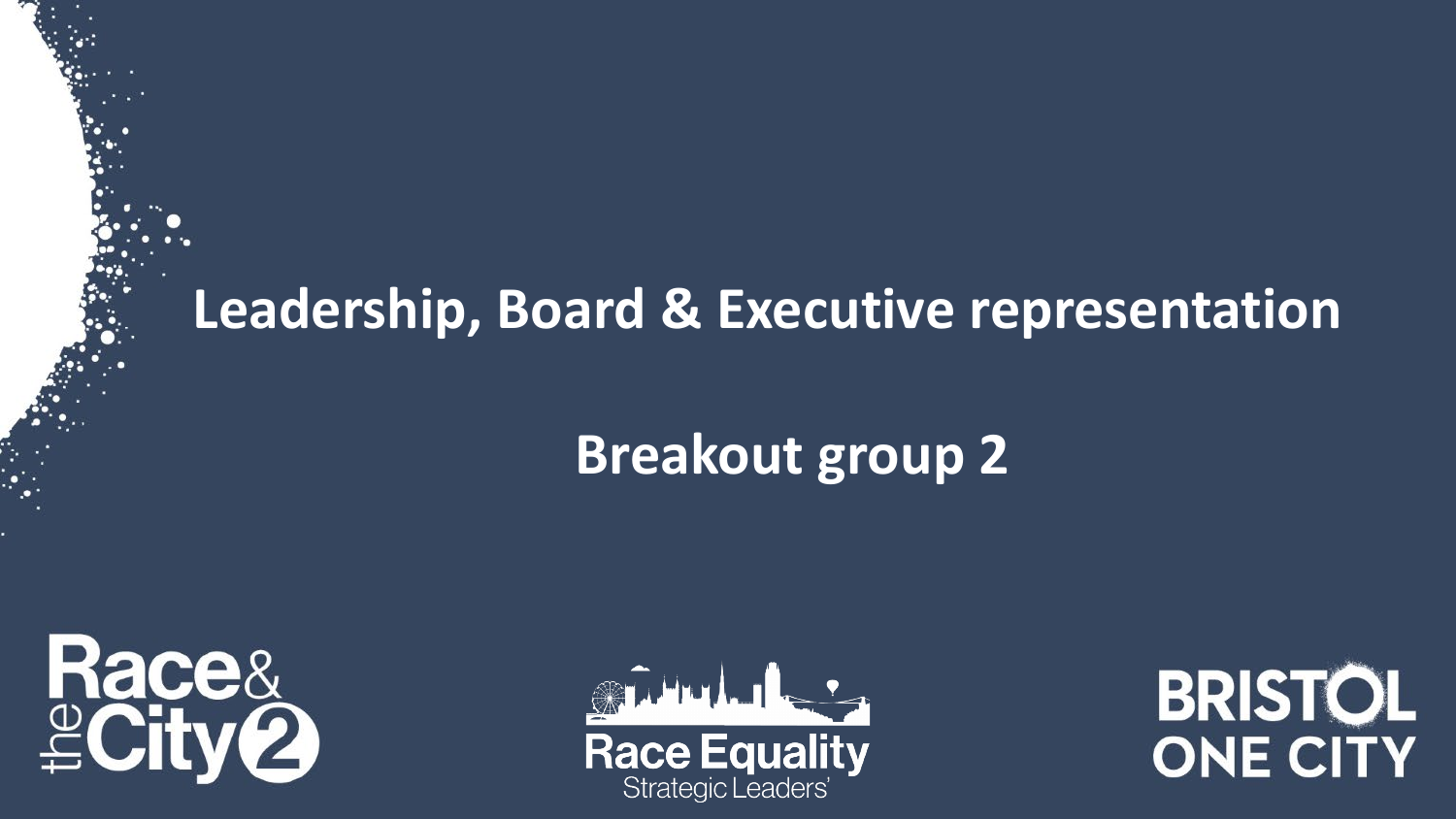### **Public sector Board Member findings – evidence for action**

**6 /13 (46%) agencies had no Black, Asian and Minority ethnic, or White Minority ethnic Board representation**

**7 / 13 (53%)** agencies had no Black, Asian and Minority ethnic representation on their Board

**10 / 13 (77%)** agencies had no White Minority ethnic representation on their Boards.

**Highest** Black, Asian and Minority ethnic Board representation for any public sector Board was **5 / 18 (28%)**





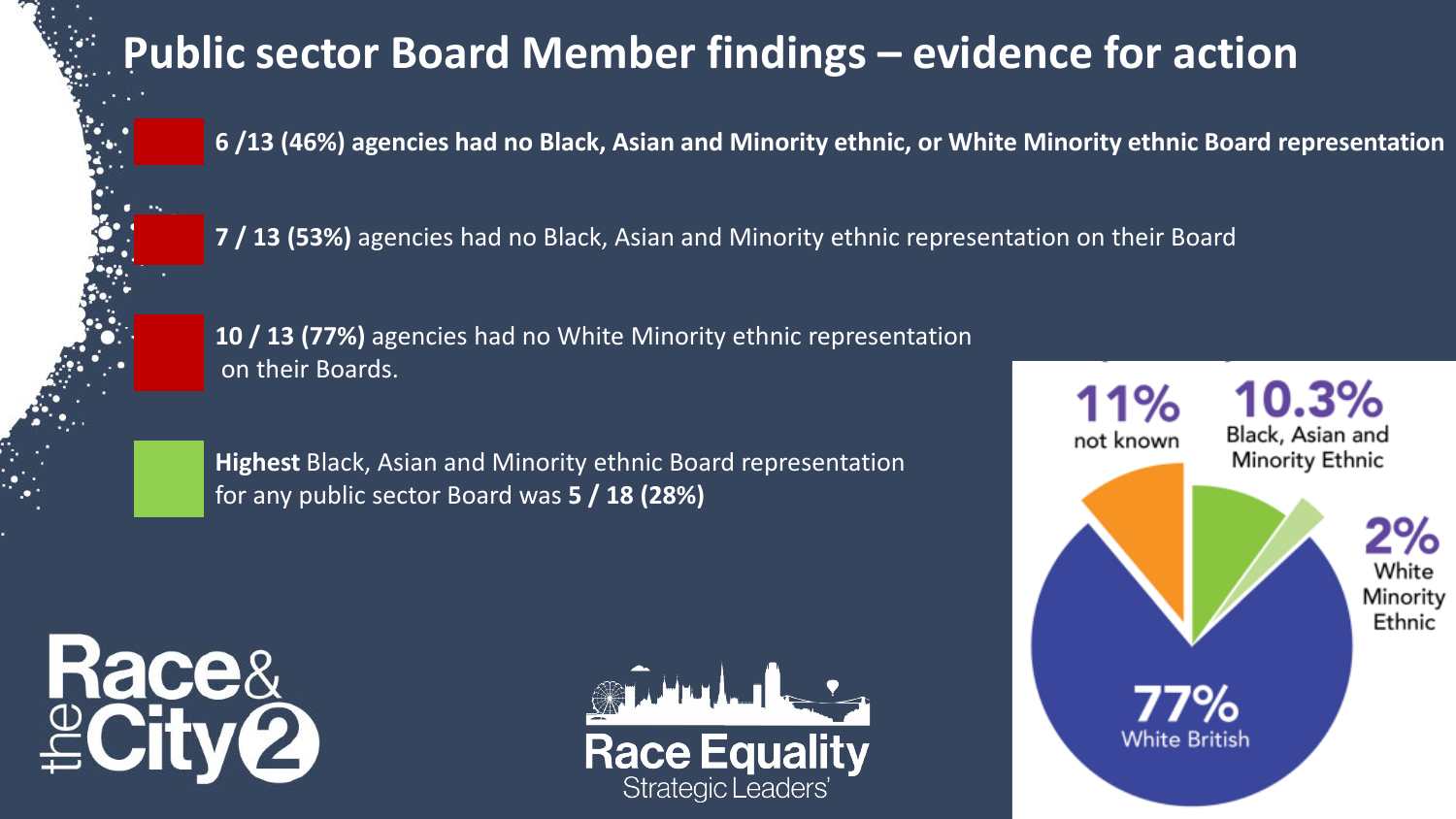### **Public sector Executive officer findings – evidence for action**

**7 / 13 (54%) agencies evidenced no Black, Asian Minority ethnic, or White Minority ethnic representation at Executive officer level.**

**9 /13 (69%)** agencies **had no Black, Asian and Minority ethnic representation** at executive officer level.

**10 / 13 (77%)** the public sector agencies had **no White Minority ethnic representation** on their Boards.

The **highest Black, Asian and Minority ethnic** representation At Executive officer level was **3 / 23 (13%).**

*All public sector Executive*

*officers by ethnicity*



**Race Equality** 

Strategic Leaders'

19.4% 5.6% Black, Asian and not known Minority Ethnic  $3.2%$ White Minority Ethnic 72% **White British** 

**Race&<br><u>e</u>City2**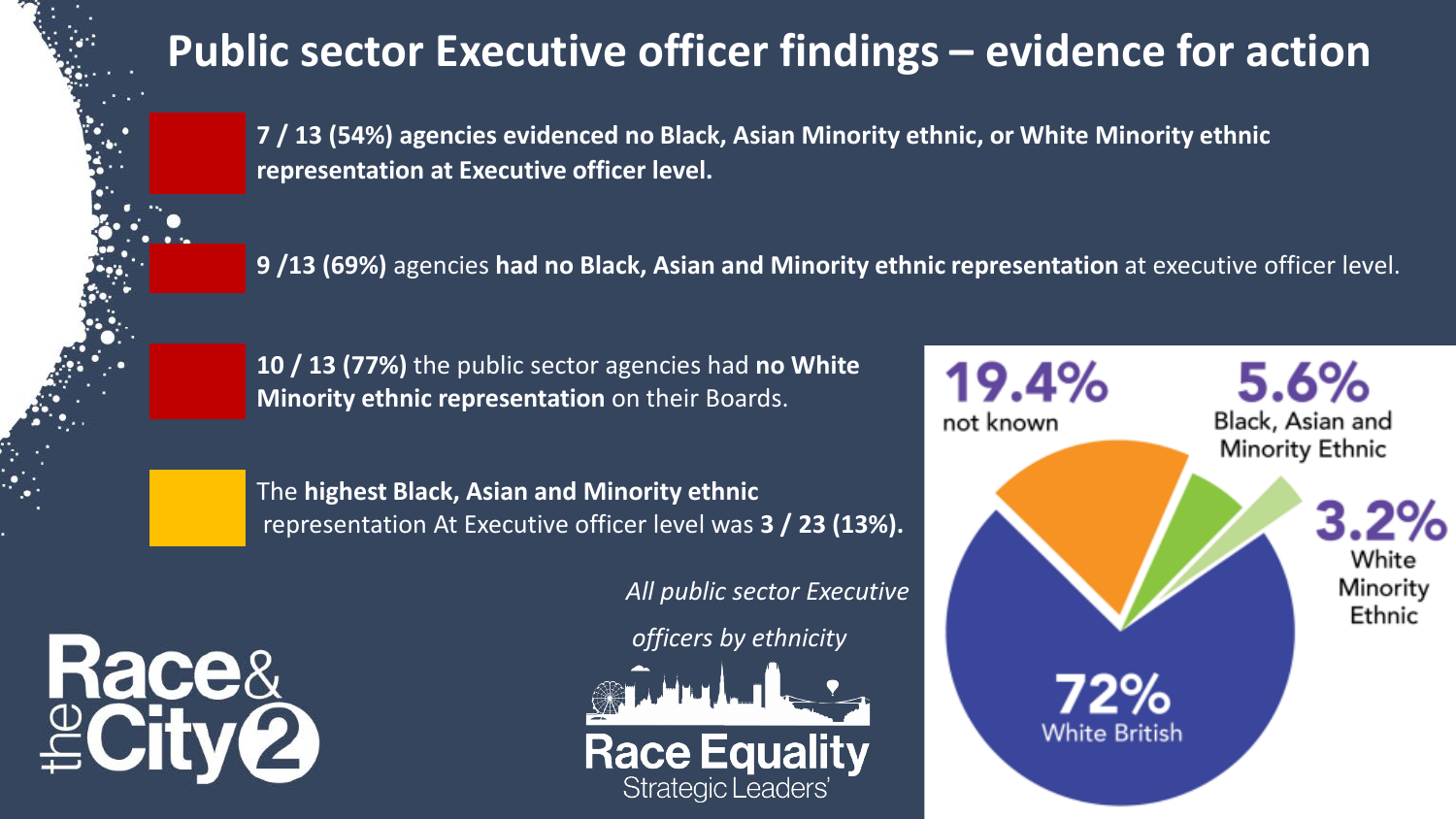#### **Breakout group 2 – considerations**

• Please discuss suggested action plan priorities, targets and ideas to help towards achieving greater diversity at Board & Executive level across the public sector, for sharing back with the meeting ?

• How can this group help to achieve greater diversity of ethnicity at Board & Executive officer level ?

• How can we best facilitate learning from agencies evidencing greatest Board / Executive level diversity (one agency evidenced a 28% representation of Black, Asian & Minority ethnic Board members) ?

• As this was the first time we published Board & Executive level data could the group collectively commit to all achieving individual increases in representation of Black, Asian and Minority ethnic members of their Board and Executive officer level between 2021 & the next publication in 2023 ? Could targets be set ?





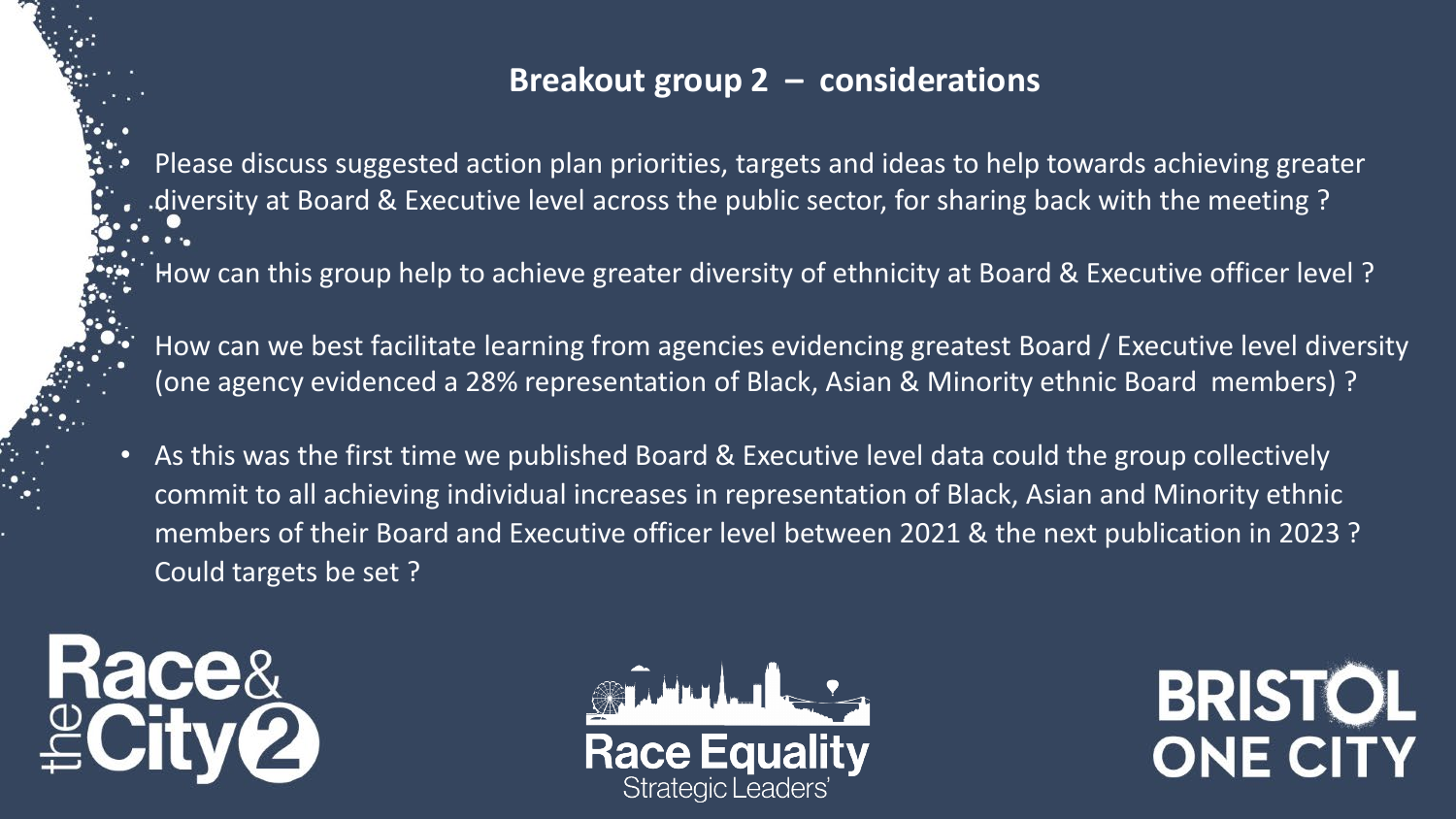### **Addressing inequality in lower to mid pay bands**

## **Breakout group 3**





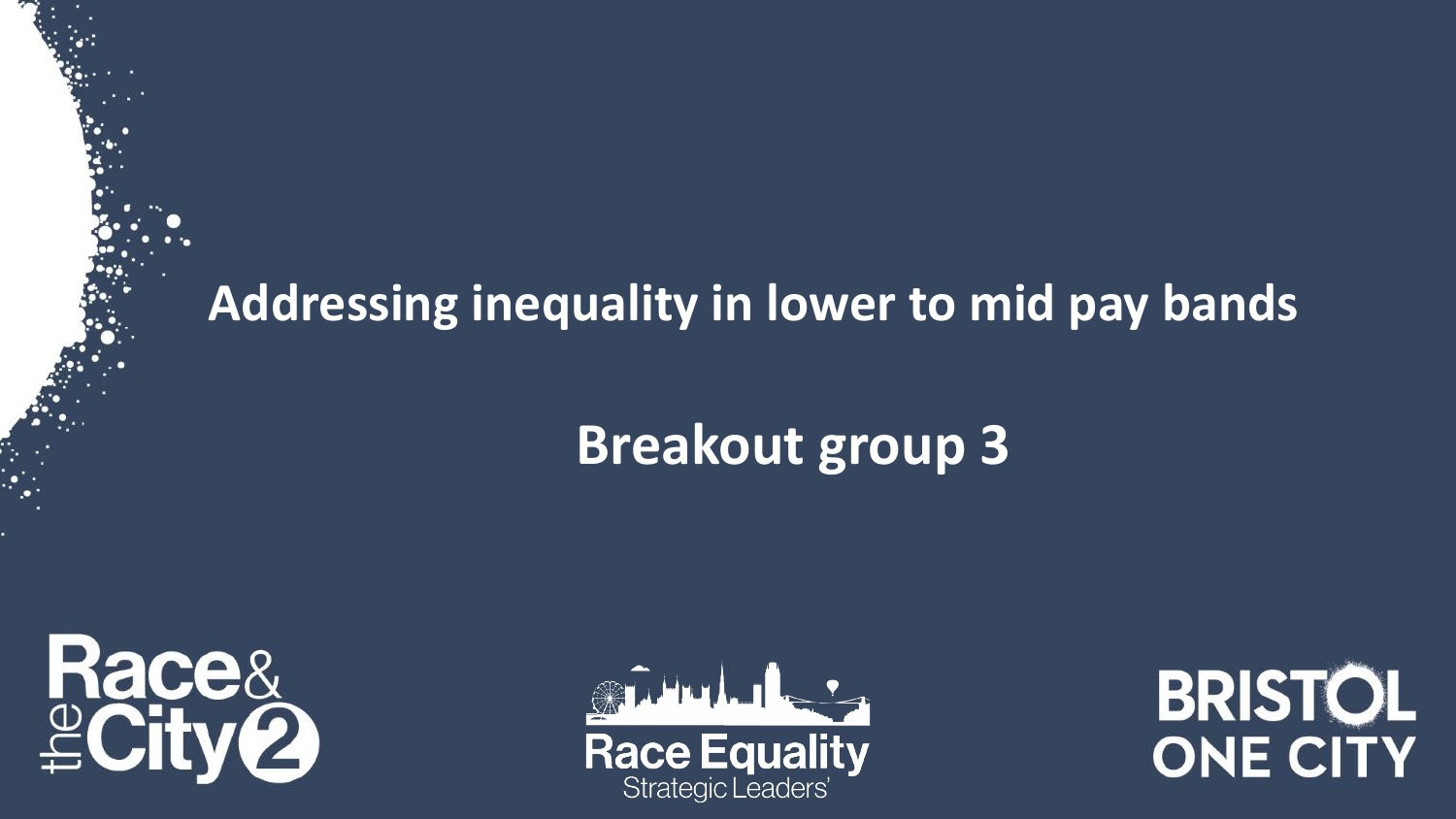#### Collective public sector wage range by ethnicity group **Collective public sector wage range by ethnicity group**

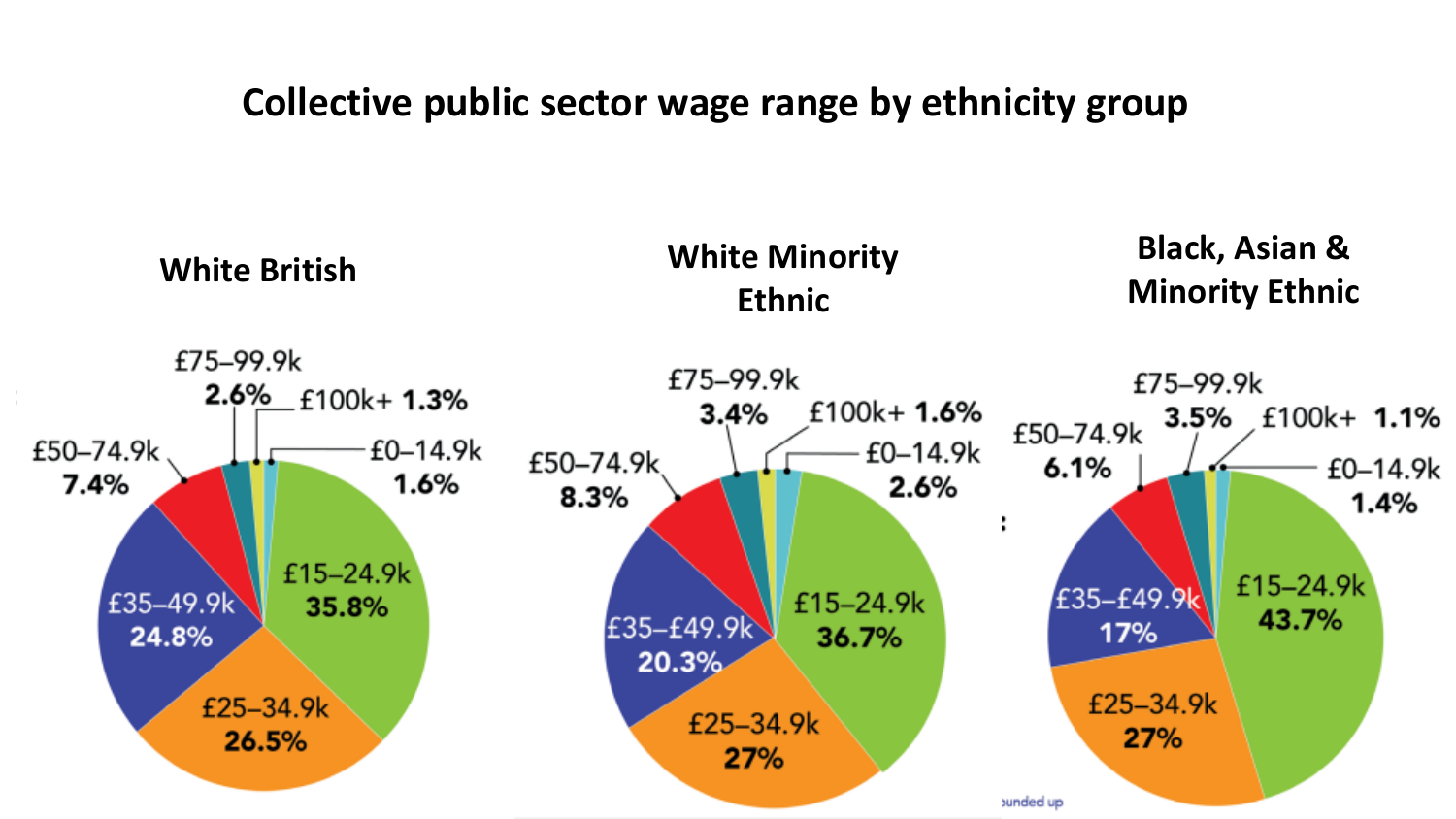#### 13.3 9.7 10.8 15.6 11.2 16 10.2  $10.42\%$  – average of Black, Asian and **Minority Ethic staff** in Bristol Public Sector Proportion of Black, Asian & Minority Ethnic staff 72.1 75.9 64.6 63.7 69.3 72.7 68 Proportion of White British staff Proportion of White Minority Ethnic staff Unknown

#### Breakdown of all public sector staff by pay band and ethnicity

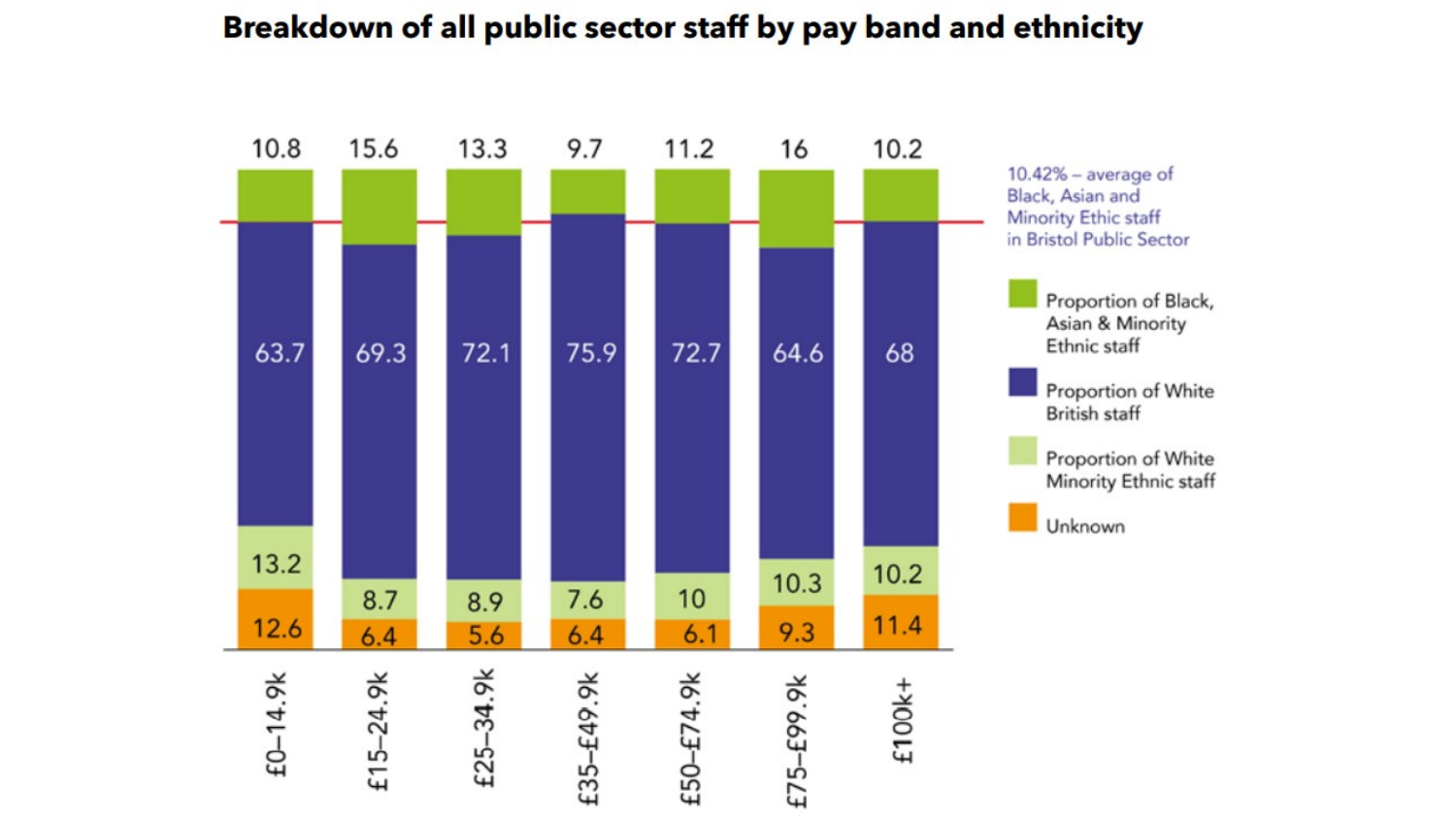### **Evidence for action - Lower to mid pay band findings**

#### **£0 - £14,999**

- White minority ethnic staff are **significantly over-represented by nearly 5%** in this pay band
- White British staff are **under-represented significantly by 8.5%**

#### **£15,000 - £24,999**

**Black, Asian and minority ethnic staff have a significantly higher % of staff in this band (over 7%**  higher that WME and White British staff).

#### **£35,000 - £49,999**

- Black, Asian and minority ethnic staff **significantly under-represented** in this band by 3.5%
- White British staff are **significantly over-represented** by over 4%
- **White British staff have over 7% higher representation** in this category than Black, Asian and minority ethnic colleagues, and 4% more than White minority ethnic colleagues**.**

*\* All these above points are further magnified when comparing against Bristol population figures*.





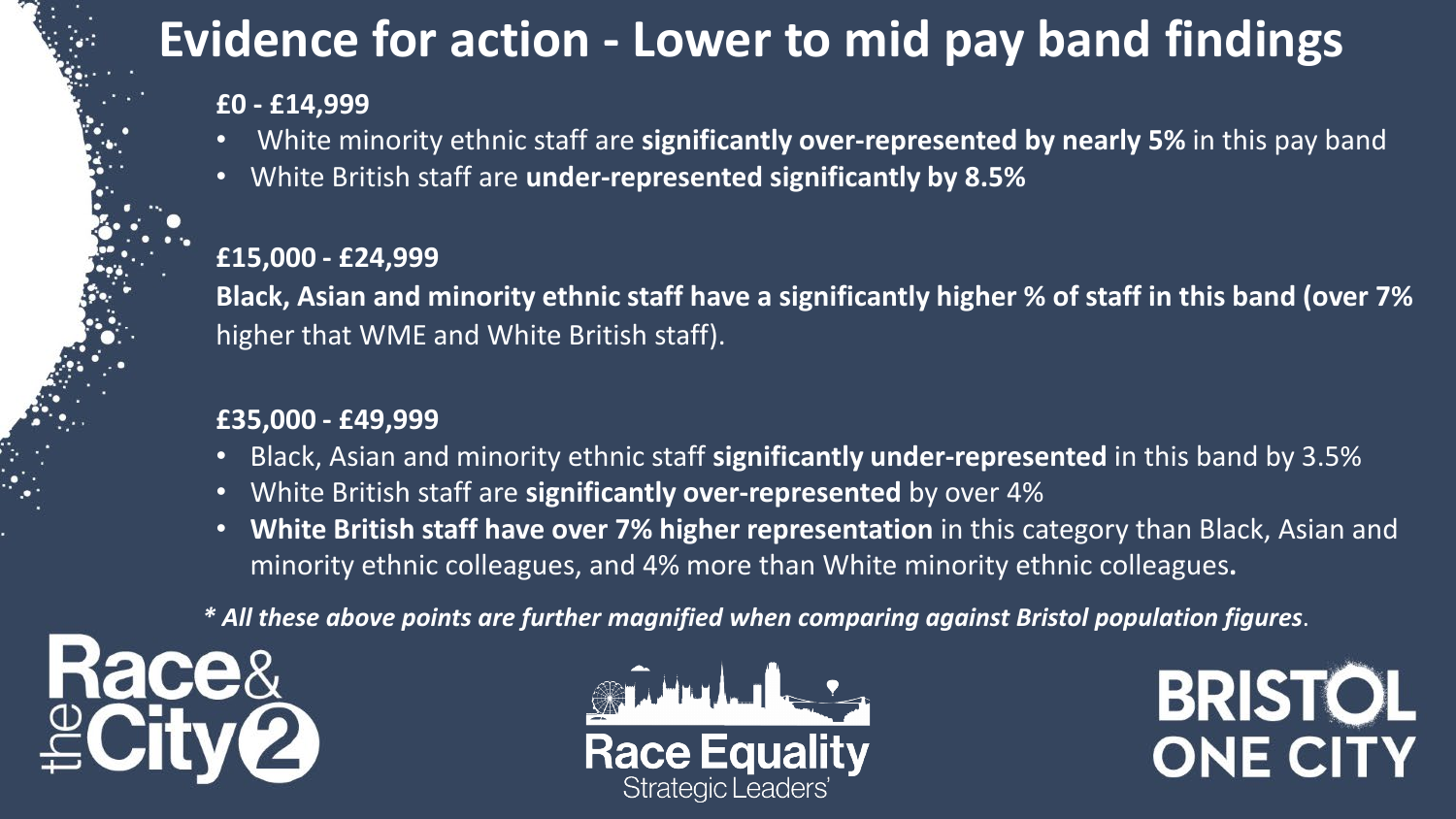### **Breakout group 3 – considerations**

• Please discuss suggested **action plan priorities, targets and ideas** to help towards tackling these significant representation gaps in these pay bands for sharing back to the meeting ?

• How, as a group can we work collectively across the public sector to address the significant representation gaps arising from the report within these particular lower and mid pay bands ?

- Could the group collectively commit to all delivering improvements in relation to these pay band gaps in representation between 2021 and future publications / even setting targets ?
- Could talent development programmes, such as Stepping Up etc. play a role in tackling matters ?
- Please share any thoughts on how the H.R. Leaders group help support the development of this work ?





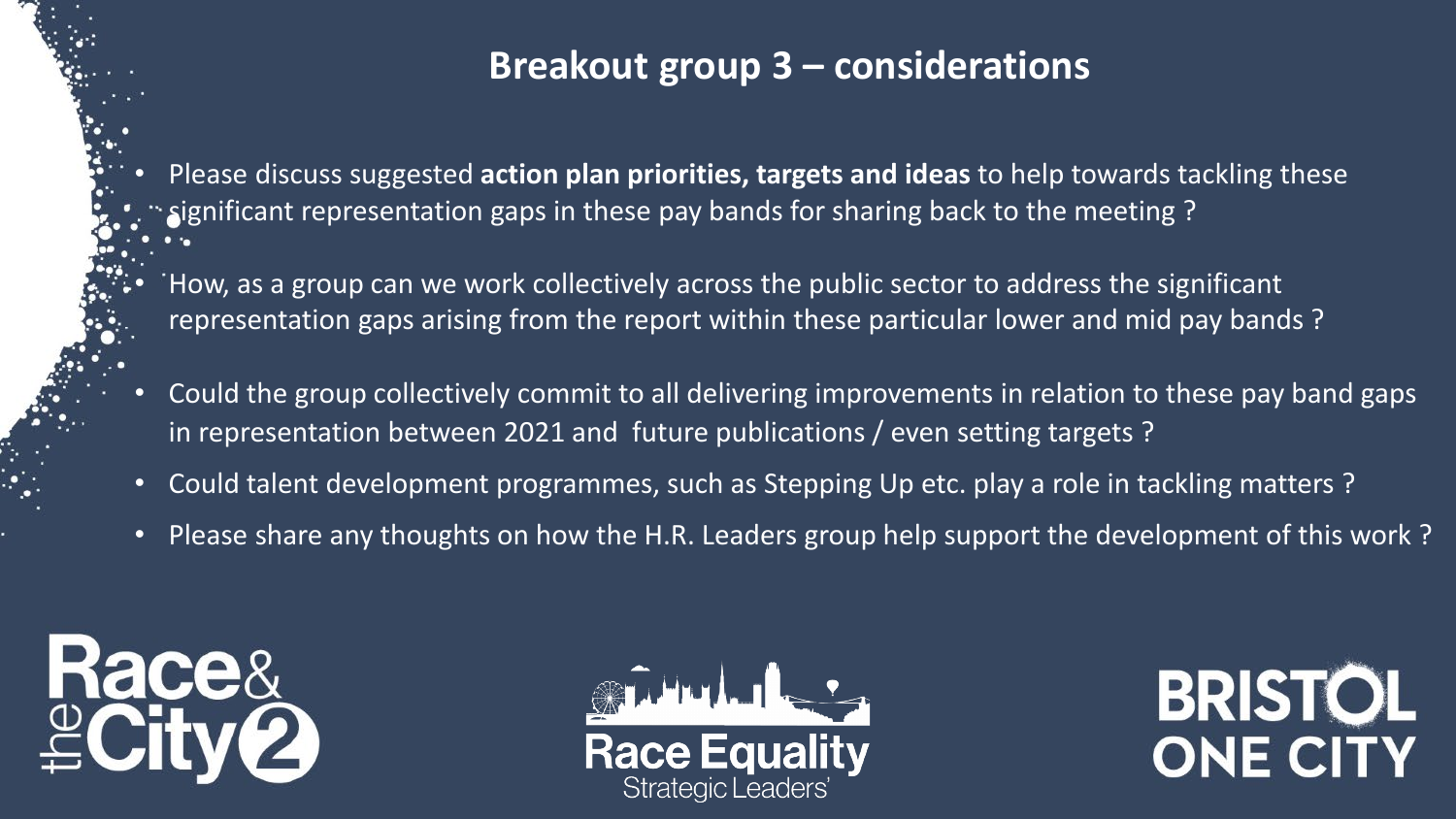### **Monitoring, reporting & delivery of action plan**

### **Breakout group 4**





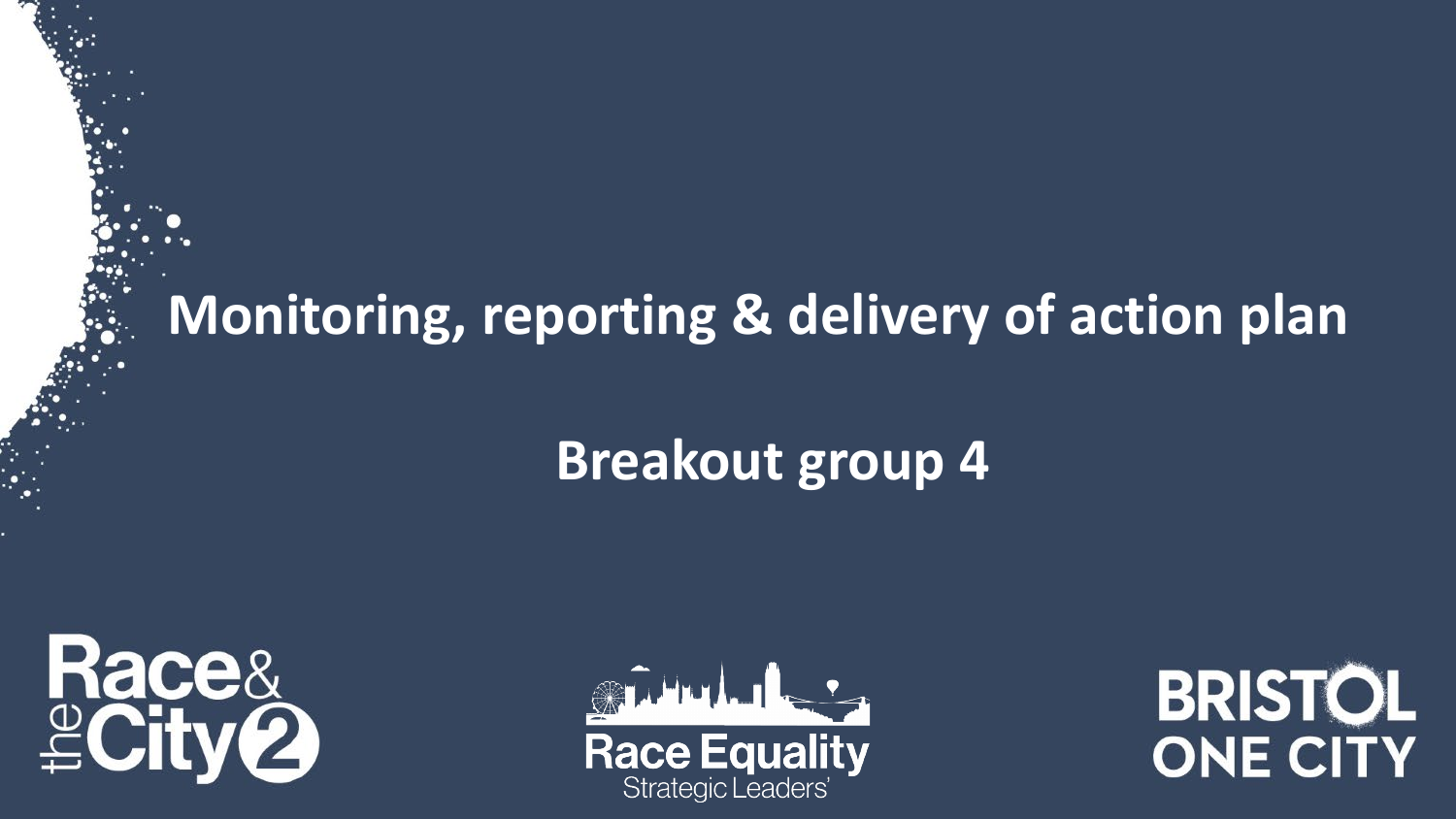### **Reporting & recording – Evidence for action - Unknown / not stated data sets**

Critical that this area remains a priority for focus, particularly for **agencies engaged for the 1st time returning an average unknown / not stated data figure of 12.63%**, far higher than those previously involved (at 5.8%). This presents an opportunity for shared learning.

In key areas **at the lowest and highest levels of the organisations these unknown / not stated data returns were unacceptably high**. These areas included :-

- **£0 - £14,999 - (12.5%) over double the workforce average of 6%.**
- **£75,000 - £99,999 (over 9%)**
- **£100,000 + (over 11%)**
- **Executive officers (19.4%)**
- **Board members (11%)**





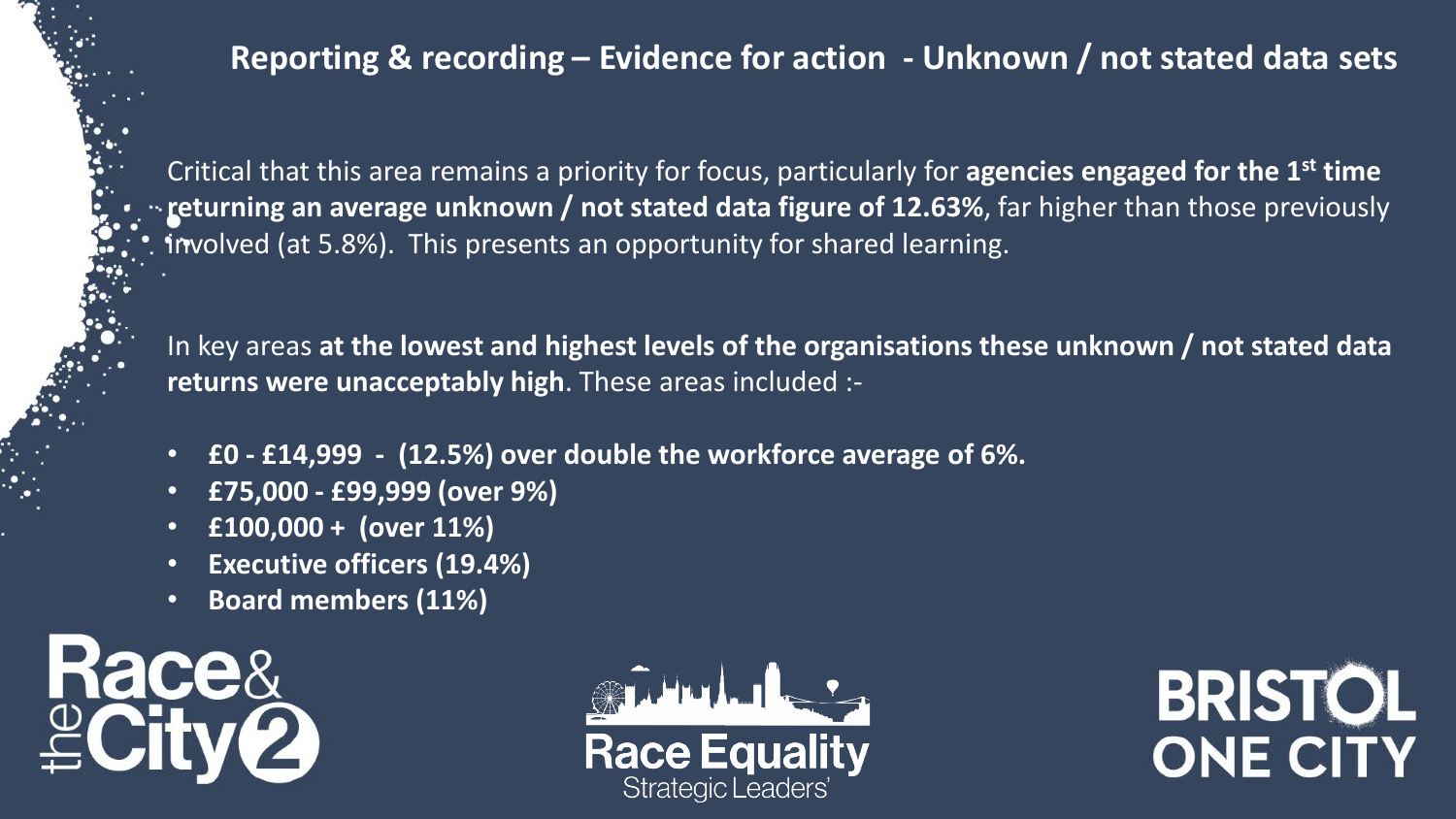**Breakout group 4 - Key considerations**

**Discuss suggested action plan priorities, targets & ideas on these matters for sharing to the meeting ?**

**Recording & reporting – Addressing unknown / not stated data levels most prevalent at our lowest and highest levels of our organisations. Can we commit to action on this / even targets ?**

**Frequency - Should we continue to produce every 2 years ?**

**Commitment from all group members to record & provide all data sets requested in v3 bi-annually ?**

#### **Monitoring & delivery of action plan**

- 1) What frequency should RESLG receive progress reporting on this action plan ? Should we shape future agenda to focus in detail regularly on these action plan points ?
- 2) Do we retain a public sector data focus or look at expanding more broadly in future across the city?
- 3) How best can the H.R. Leaders group support this action plan to support effective delivery?
- 4) Consider a tool for regular and tailored reporting and recording ?



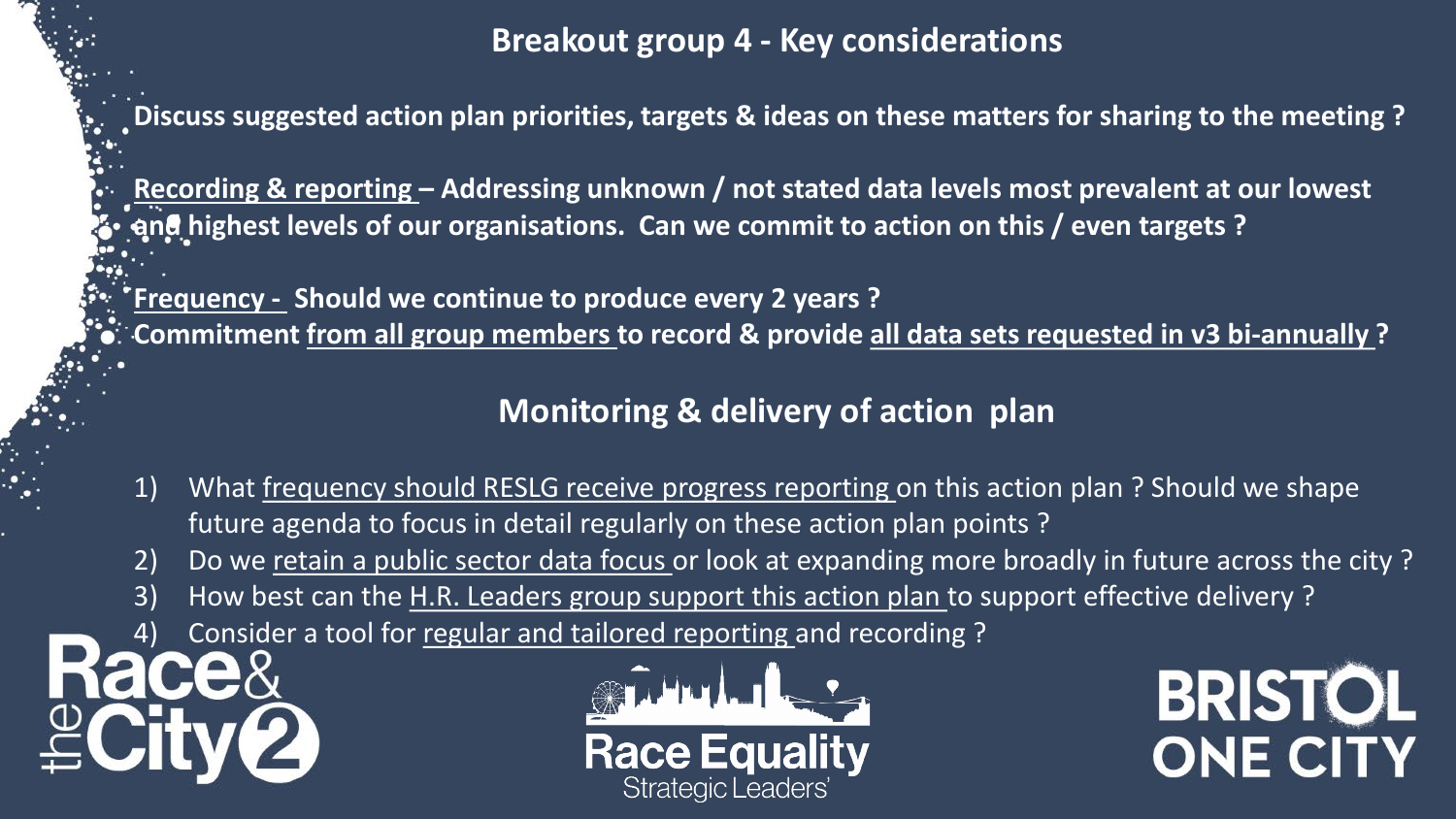## **What's next**

- Data product deadline for review and response by all partners has now closed and requested updates have been made. Also shared with H.R. Leaders group.
- All final feedback now collated for final sign off of report at today's RESLG.
- Collective Action plan setting by group members in today's RESLG. Action plan to then be drafted and shared to progress towards sign off.
- Formal launch of data product.
- Refresh with Census 2021 population data.
- Regular reporting and monitoring of agreed action plan.